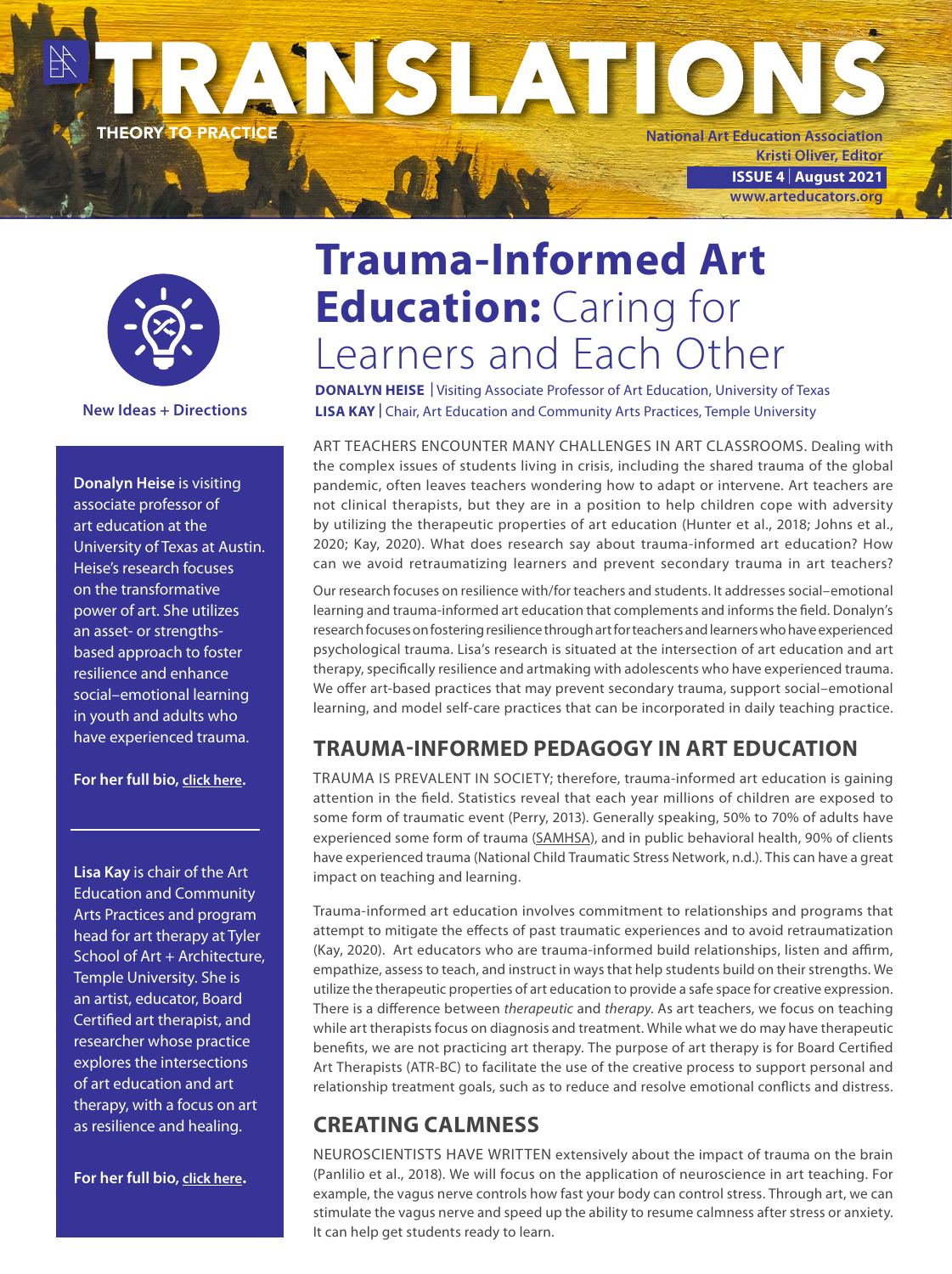#### **TRAUMA-INFORMED ART EDUCATION**

Specific things that stimulate the vagus nerve and create calmness and increase our ability to deal with stress are simple things like singing or chanting, laughter, positive thoughts, and social connection. Deep slow breathing is one strategy that can be used every day and multiple times per day to calm students and teachers. Other things you can do:

1. A review of art concepts like geometric shapes can be combined with breathing to create calmness. Have students slowly trace a triangle shape with their finger in an upward direction, breathe in for a count of 3, hold for a count of 3 as they trace in a downward direction, then breathe out for another count of 3. Also, instead of just having your students do it, YOU DO IT WITH THEM!

2. The Take 5 breathing technique can also be useful because no props are required. Hold your hand up to signal students to stop what they are doing and breathe with you. It works to calm you and your students.

3. Also consider having learners of all ages use their bodies to relieve stress and increase focus. Combine movement with reviewing line types and quality. Have them stand and stretch their arms to the sky to create the tallest vertical line, or create a zigzag or a squiggly line with their bodies.

4. Integrate play with artmaking to encourage deep breathing. Art teachers can mix 2 tablespoons of liquid tempera paint, 2 tablespoons of dish soap, and 1 tablespoon of water then guide learners to blow bubbles on paper, creating art while encouraging deep breathing. Another strategy is to have learners design a pinwheel to use when needed to breathe deeply. Blowing paint through a straw to create colorful imagery is also effective.

5. Artmaking activities that require deep pressure, like scribbling, repetitive coloring, and wedging clay, can also have a calming effect on the neurological system.



*Scribble drawing.*

*(Right): Erin Steen,* Overloaded*, 2021. Pencil on paper, 4 x 6 in.*

#### **PREVENTING SECONDARY TRAUMA AND COMPASSION FATIGUE**

AS ART TEACHERS WE ARE OFTEN ASKED to teach all students in the school. In such a situation, hearing the firsthand trauma our students have experienced can result in secondary trauma or compassion fatigue in us. The symptoms of secondary trauma are similar to those associated with firsthand trauma, and compassion fatigue is the result of secondary trauma (National Child Traumatic Stress Network, n.d.). Symptoms of secondary trauma can include:

- depression
- anxiety
- insomnia
- emotional numbness
- difficulty focusing
- anger and/or sadness
- aggression or lethargy
- appetite changes
- excessive drinking

Ultimately these experiences can affect our ability to teach, but also negatively impact our physical and mental well-being. Art therapist Barbara Fish (2006) poetically refers to this harmful and cumulative experience that impacts art therapists as "harm's touch" (p. 6). This phenomenon also applies to art teachers. Since we are susceptible to secondary trauma or compassion fatigue, we need ways to process our experiences and manage our emotions. Fish advocates making art to counteract the negative effects of exposure to secondary stress and trauma (Kay, 2020). Art-based strategies for social–emotional learning, self-care practices, and artmaking that are incorporated in your daily teaching practice can benefit you and your students.

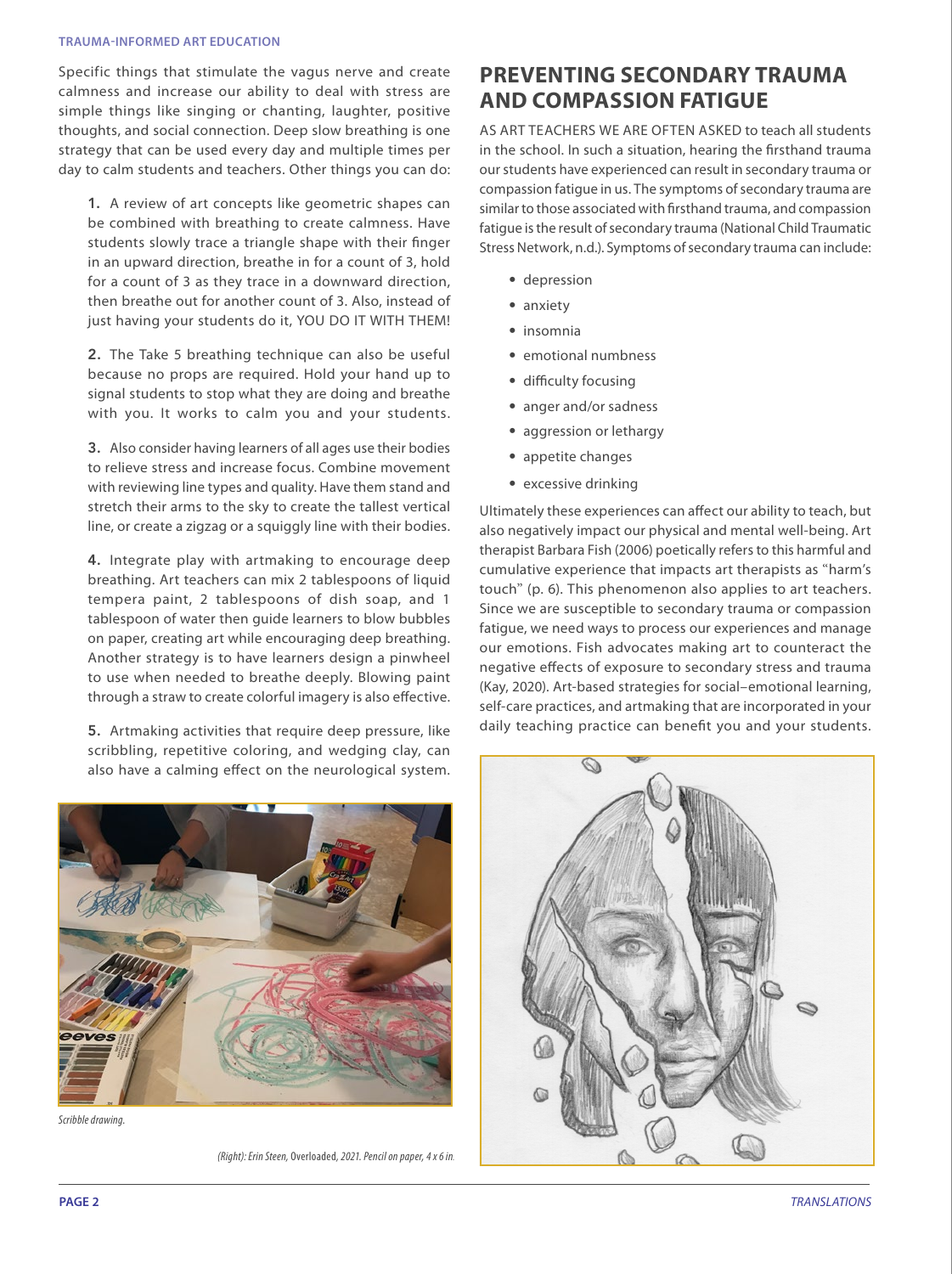### **SOCIAL–EMOTIONAL LEARNING**

SOCIAL–EMOTIONAL LEARNING that is an integral part of education and human development can be modeled and taught in the art room. It encompasses the knowledge, skills, and attitudes necessary to develop healthy identities, manage emotions and achieve goals, feel and show empathy for others, establish and maintain supportive relationships, and make responsible and caring decisions. These competencies can also be viewed from a trauma-informed perspective. The following focused activities promote social–emotional learning in enjoyable, creative ways.

1. **Follow the Leader Drawing.** Students work in small groups. Students take turns being the leader, making lines on a large sheet of paper while the others follow. The minds and hands of the other students focus on the leader's marks and movements while all are listening to music. The activity embodies multisensory experiences and helps one attune to the immediate, blocking out thoughts of anything else.

2. **Weaving.** Start by having learners write for a few minutes filling the page with words as they respond to the prompt, "Write about a time that was challenging for you. You will not be asked to share information about that time with anyone else." Then have learners tear that paper into strips and use that to weave and create a visually appealing work of art. Afterward, reflect on the process. Our stress is part of who we are, and we cannot pretend it does not exist. But we do not have to let it define us. We can transform it like we did in this weaving and create a new narrative that celebrates the successful ways we cope.

3. **Bilateral Drawing.** An easy, short, enjoyable way for you and your students to reset your vagus nerve and prepare for teaching and learning. Everyone picks up a piece of chalk, a crayon, or a marker, putting one in each hand, and makes marks with both hands while responding to music.



*Bilateral scribble drawing.*

#### **ART-BASED SELF-CARE**

ONE OF THE MOST EFFECTIVE STRATEGIES for fostering resilience and addressing self-care of art teachers is to engage in our own creative practices. Teachers can use artmaking to respond and reflect on their teaching and life experiences. Artmaking is effective at expressing feelings and enables teachers to deal with their own feelings and to share their perceptions with others. By making art, teachers can tend to their own wellness and mental health needs, which can help us better support others (Kay, 2020). We believe that this study helps to imagine such social activity in relationship to learning, the study of objects, and the activities surrounding them. Making here was a process and embodiment by which place was performed and shaped. The stories we tell about place also provide a framework by which to experience the world. How do teachers help students cope during difficult times? They can



*Avery Rogusky,* Yellow Sky, *2021. Gouache on bristol, 4 x 6 in. "While making this visual note, I was able to sort through some emotions and bring myself a little more confidence on beginning the journey of a new lesson plan that is slightly out of my comfort zone."*

model art-based self-care to encourage students to care for themselves and each other. They can use art to help students cope and show kindness and concern. They can care for students by practicing basic acts of kindness. These basic acts are: practice empathy, normalize distress, emphasize the "here-and-now," emphasize safety, attend to sensory responses, introduce self-empowerment, and be culturally sensitive (Kay, 2020).

1. **Empathy:** Listen, reflect, and affirm to mirror empathic relationships; practice patience and kindness. Make partner empathy drawings. Students take turns drawing without talking and observing each other's drawing process for 3 minutes. Each partner gives each other feedback about what they noticed or observed about their partner's drawing process. The intention is on process, developing reflective listening skills and empathy rather than critique content.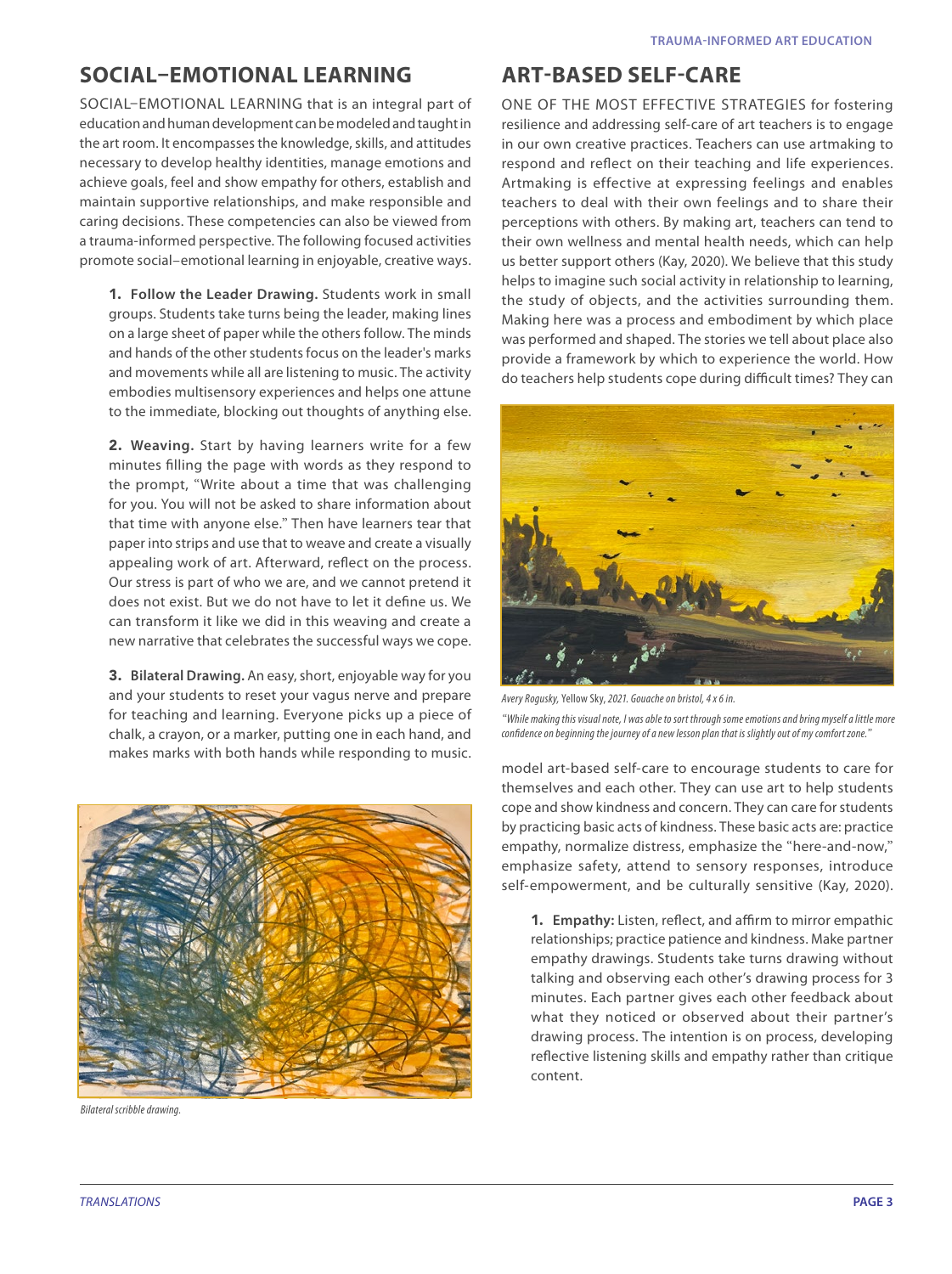2. **Normalize distress:** Reinforce safety in the "hereand-now" moments. Suggest the student make a simple doodle on paper illustrating what they fear or what worry looks like in colors, lines, or shapes.

3. **Attend to sensory responses:** Help students relax their bodies by suggesting simple relaxation exercises that involve the senses. Have students create artwork about things they like to see, smell, taste, touch, and hear.

4. **Introduce self-empowerment and agency:** Reinforce a sense of being capable by acknowledging strengths and accomplishments.

5. **Be culturally sensitive:** Teach through students' own cultural experiences, backgrounds, and frames of reference.

#### **CLOSING THOUGHTS**

TRAUMA-INFORMED ART EDUCATION can help teachers and students cope with stress and anxiety from traumatic experiences. The art-based strategies shared here are a starting point to better equip art teachers in dealing with trauma and secondary trauma.

According to Fred Rogers (1994), "Our job in life is to help people realize how rare and valuable each one of us really is.… Our job is to encourage each other to discover that uniqueness and to provide ways of developing its expression" (p. 12). As art educators we are in a very special position to do just that! ■

#### VOICES FROM THE FIELD

**"Making art in my journal helps me cope with my intense emotions in my work and life. My artwork metaphorically provides a way to deeply express and a place to hold them."**

> —Petra Fenton-Spaid (Kay, 2020, p. 124)

**"I love how art can help everyone who is depressed, or has experienced trauma or anxiety. Art truly opens new pathways in the brain that helps calm, gain confidence, resilience and problem solve."**

—High school art teacher



**"It's been quite a year to enter into teaching, but I have loved exploring the myriad of ways to support children and their families in the school setting. [The] insights and teachings have definitely guided my work this year and have been invaluable resources both in and out of the classroom."**

—PreK assistant teacher, art therapist

## ADDITIONAL RESOURCES

- ➊ *Healing Through Creativity: Visual Art Educators Guide.* Published by Scholastic Art and Writing and NAEA. (See [www.artandwriting.org/static/b8f6fc4fed800815544685043273b6e7/Healing\\_Creativity\\_ART\\_2020\\_FINAL.pdf](https://www.artandwriting.org/static/b8f6fc4fed800815544685043273b6e7/Healing_Creativity_ART_2020_FINAL.pdf).)
- ➋ Heise, D., & Kay, L. (2020). *Fostering Resilience in Teachers During Turbulent Times Through Self-Care* [Webcast]. NAEA Research Commission - Professional Learning Through Research. (See www.youtu.be/FuwDBtpLilg.)
- ❸ National Art Education Association. (2020, June 8). *NAEA Position Statement on Reaching Learners Who Have Experienced Trauma.* (See [www.arteducators.org/advocacy-policy/articles/690-naea-position-statement-on-reaching-learners-who-have-experienced](https://www.arteducators.org/advocacy-policy/articles/690-naea-position-statement-on-reaching-learners-who-have-experienced-trauma) [-trauma.](https://www.arteducators.org/advocacy-policy/articles/690-naea-position-statement-on-reaching-learners-who-have-experienced-trauma))
- ➍ Heise D., Johns, B., & Hunter, A. (2018). *Art for Healing in Difficult Situations* [Webinar]. (See [www.arteducators.org/advocacy-policy](https://www.arteducators.org/advocacy-policy/articles/690-naea-position-statement-on-reaching-learners-who-have-experienced-trauma) [/articles/690-naea-position-statement-on-reaching-learners-who-have-experienced-trauma.](https://www.arteducators.org/advocacy-policy/articles/690-naea-position-statement-on-reaching-learners-who-have-experienced-trauma))